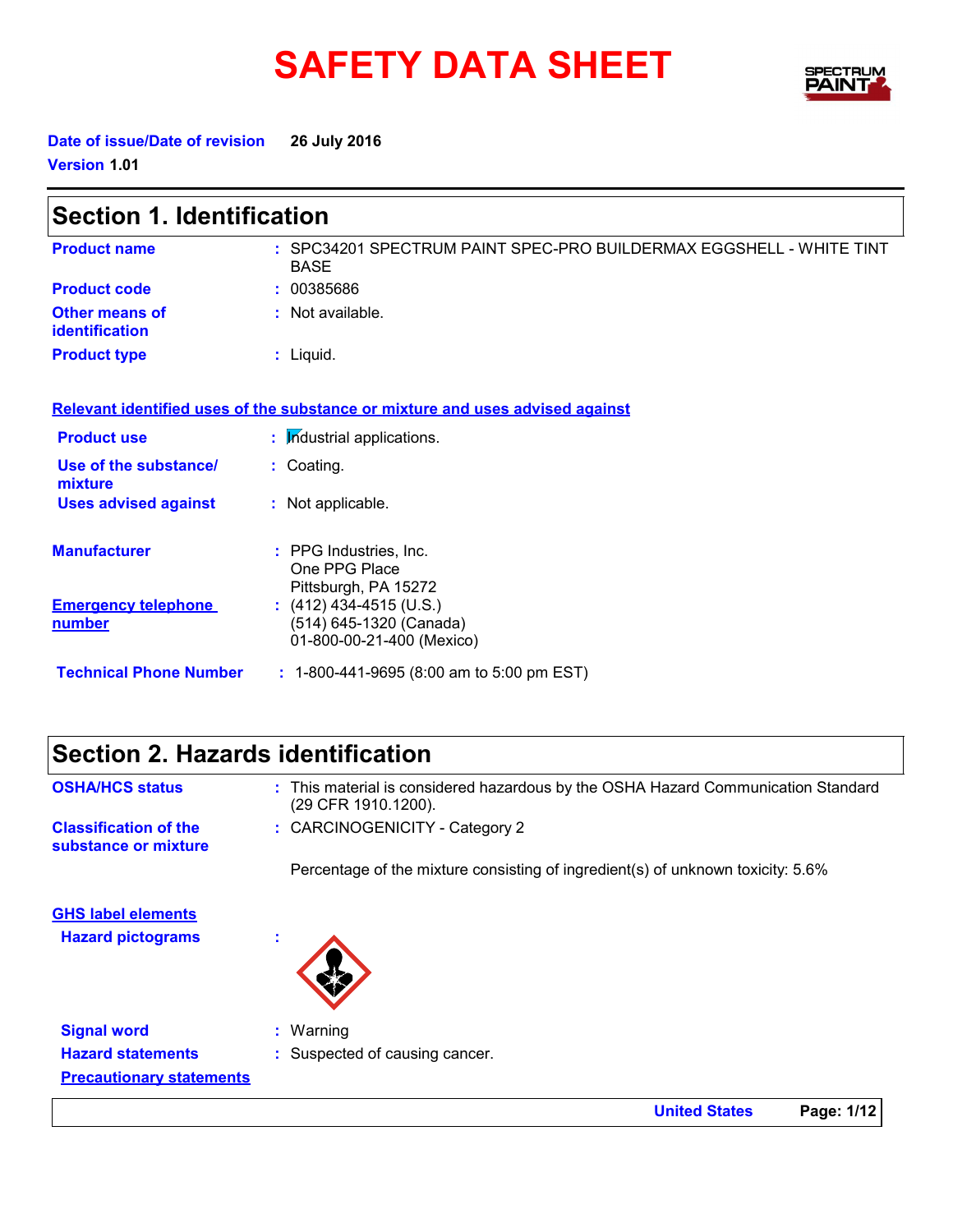### **Product name SPC34201 SPECTRUM PAINT SPEC-PRO BUILDERMAX EGGSHELL - WHITE TINT BASE**

### **Section 2. Hazards identification**

| <b>Prevention</b>                          | : Obtain special instructions before use. Do not handle until all safety precautions have<br>been read and understood. Wear protective gloves. Wear eye or face protection.<br>Wear protective clothing. |
|--------------------------------------------|----------------------------------------------------------------------------------------------------------------------------------------------------------------------------------------------------------|
| <b>Response</b>                            | : IF exposed or concerned: Get medical attention.                                                                                                                                                        |
| <b>Storage</b>                             | : Store locked up.                                                                                                                                                                                       |
| <b>Disposal</b>                            | Dispose of contents and container in accordance with all local, regional, national and<br>international regulations.                                                                                     |
| <b>Supplemental label</b><br>elements      | : Emits toxic fumes when heated.                                                                                                                                                                         |
| <b>Hazards not otherwise</b><br>classified | : None known.                                                                                                                                                                                            |

### **Section 3. Composition/information on ingredients**

| <b>Substance/mixture</b> | Mixture                                                                            |
|--------------------------|------------------------------------------------------------------------------------|
| <b>Product name</b>      | : SPC34201 SPECTRUM PAINT SPEC-PRO BUILDERMAX EGGSHELL - WHITE TINT<br><b>BASE</b> |

| Ingredient name     | 70               | <b>CAS number</b> |
|---------------------|------------------|-------------------|
| titanium<br>dioxide | ≤ $20$<br>.≥10 - | 13463-67-7        |

SUB codes represent substances without registered CAS Numbers.

Any concentration shown as a range is to protect confidentiality or is due to batch variation.

**There are no additional ingredients present which, within the current knowledge of the supplier and in the concentrations applicable, are classified as hazardous to health or the environment and hence require reporting in this section.**

**Occupational exposure limits, if available, are listed in Section 8.**

### **Section 4. First aid measures**

If ingestion, irritation, any type of overexposure or symptoms of overexposure occur during or persists after use of this product, contact a POISON CONTROL CENTER, EMERGENCY ROOM OR PHYSICIAN immediately; have Safety Data Sheet information available. Never give anything by mouth to an unconscious or convulsing person.

#### **Description of necessary first aid measures**

| <b>Eye contact</b>  | : Remove contact lenses, irrigate copiously with clean, fresh water, holding the eyelids<br>apart for at least 10 minutes and seek immediate medical advice.                                           |
|---------------------|--------------------------------------------------------------------------------------------------------------------------------------------------------------------------------------------------------|
| <b>Inhalation</b>   | : Remove to fresh air. Keep person warm and at rest. If not breathing, if breathing is<br>irregular or if respiratory arrest occurs, provide artificial respiration or oxygen by trained<br>personnel. |
| <b>Skin contact</b> | : Remove contaminated clothing and shoes. Wash skin thoroughly with soap and water<br>or use recognized skin cleanser. Do NOT use solvents or thinners.                                                |
| <b>Ingestion</b>    | : If swallowed, seek medical advice immediately and show this container or label. Keep<br>person warm and at rest. Do NOT induce vomiting.                                                             |

#### **Most important symptoms/effects, acute and delayed Potential acute health effects**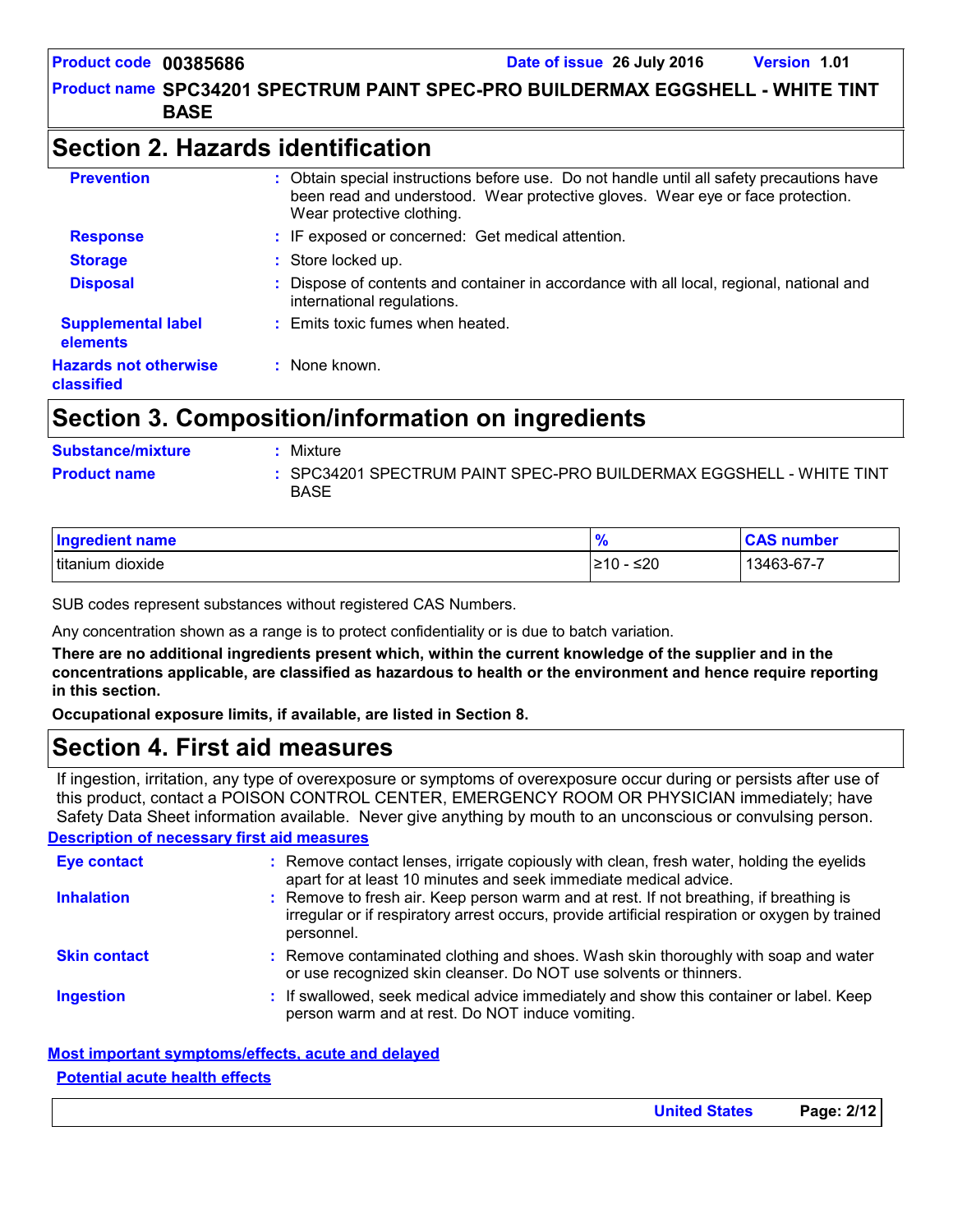### **Product name SPC34201 SPECTRUM PAINT SPEC-PRO BUILDERMAX EGGSHELL - WHITE TINT BASE**

### **Section 4. First aid measures**

| <b>Eye contact</b>                  | : No known significant effects or critical hazards.                                                                                                                           |  |
|-------------------------------------|-------------------------------------------------------------------------------------------------------------------------------------------------------------------------------|--|
| <b>Inhalation</b>                   | : No known significant effects or critical hazards.                                                                                                                           |  |
| <b>Skin contact</b>                 | : No known significant effects or critical hazards.                                                                                                                           |  |
| <b>Ingestion</b>                    | : No known significant effects or critical hazards.                                                                                                                           |  |
| <b>Over-exposure signs/symptoms</b> |                                                                                                                                                                               |  |
| Eye contact                         | : No specific data.                                                                                                                                                           |  |
| <b>Inhalation</b>                   | : No specific data.                                                                                                                                                           |  |
| <b>Skin contact</b>                 | : No specific data.                                                                                                                                                           |  |
| <b>Ingestion</b>                    | : No specific data.                                                                                                                                                           |  |
|                                     | <u>Indication of immediate medical attention and special treatment needed, if necessary</u>                                                                                   |  |
| <b>Notes to physician</b>           | : Treat symptomatically. Contact poison treatment specialist immediately if large<br>quantities have been ingested or inhaled.                                                |  |
| <b>Specific treatments</b>          | : No specific treatment.                                                                                                                                                      |  |
| <b>Protection of first-aiders</b>   | : No action shall be taken involving any personal risk or without suitable training. It may<br>be dangerous to the person providing aid to give mouth-to-mouth resuscitation. |  |

#### **See toxicological information (Section 11)**

### **Section 5. Fire-fighting measures**

| <b>Extinguishing media</b>                               |                                                                                                                                                                                                     |
|----------------------------------------------------------|-----------------------------------------------------------------------------------------------------------------------------------------------------------------------------------------------------|
| <b>Suitable extinguishing</b><br>media                   | : Use an extinguishing agent suitable for the surrounding fire.                                                                                                                                     |
| <b>Unsuitable extinguishing</b><br>media                 | : None known.                                                                                                                                                                                       |
| <b>Specific hazards arising</b><br>from the chemical     | : In a fire or if heated, a pressure increase will occur and the container may burst.                                                                                                               |
| <b>Hazardous thermal</b><br>decomposition products       | Decomposition products may include the following materials:<br>carbon dioxide<br>carbon monoxide<br>metal oxide/oxides                                                                              |
| <b>Special protective actions</b><br>for fire-fighters   | : Promptly isolate the scene by removing all persons from the vicinity of the incident if<br>there is a fire. No action shall be taken involving any personal risk or without suitable<br>training. |
| <b>Special protective</b><br>equipment for fire-fighters | : Fire-fighters should wear appropriate protective equipment and self-contained breathing<br>apparatus (SCBA) with a full face-piece operated in positive pressure mode.                            |
|                                                          |                                                                                                                                                                                                     |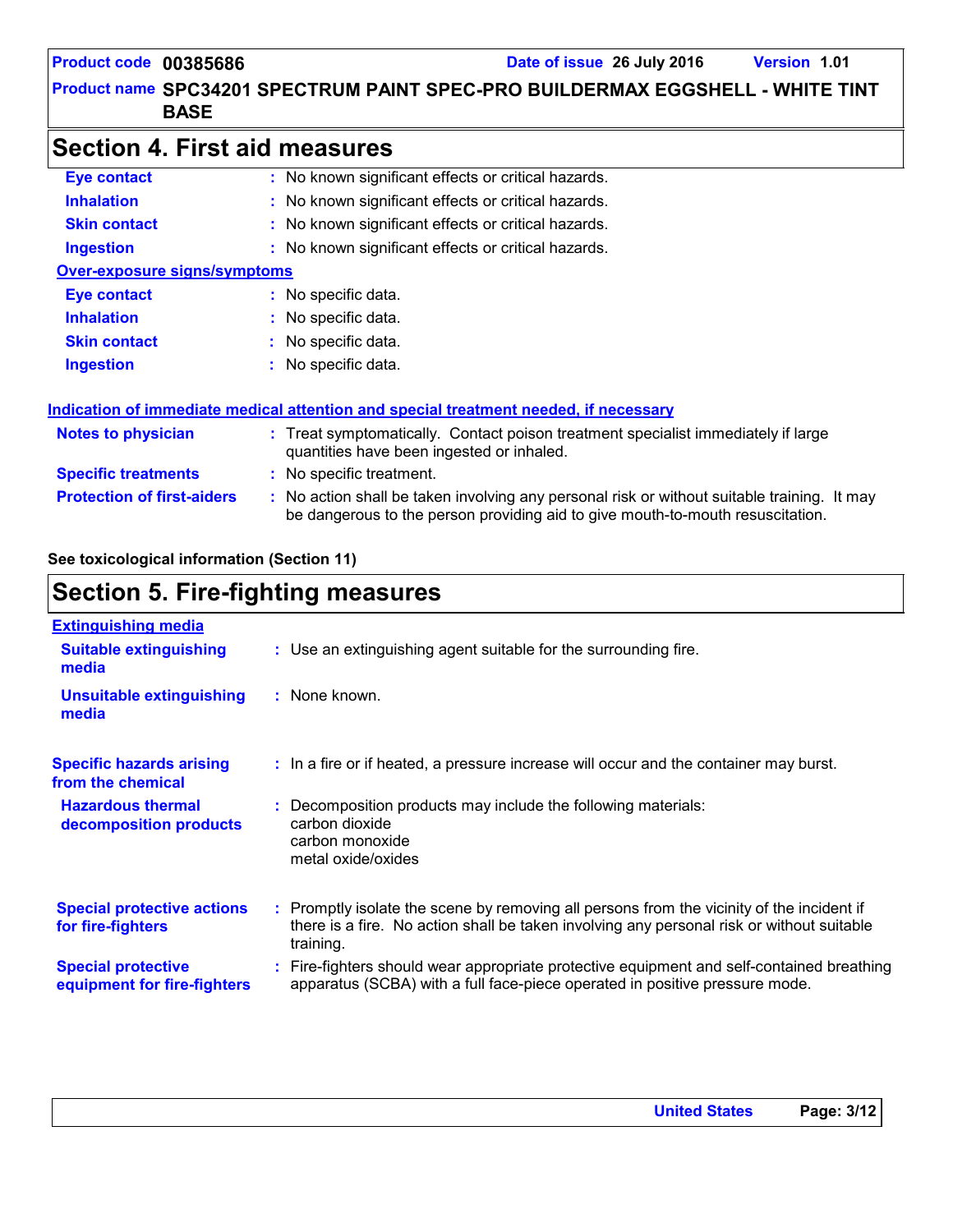**Product name SPC34201 SPECTRUM PAINT SPEC-PRO BUILDERMAX EGGSHELL - WHITE TINT BASE**

### **Section 6. Accidental release measures**

#### **Personal precautions, protective equipment and emergency procedures**

| For non-emergency<br>personnel                               | : No action shall be taken involving any personal risk or without suitable training.<br>Evacuate surrounding areas. Keep unnecessary and unprotected personnel from<br>entering. Do not touch or walk through spilled material. Avoid breathing vapor or mist.<br>Provide adequate ventilation. Wear appropriate respirator when ventilation is<br>inadequate. Put on appropriate personal protective equipment.                                                                                                                                                                                                                                                                                             |
|--------------------------------------------------------------|--------------------------------------------------------------------------------------------------------------------------------------------------------------------------------------------------------------------------------------------------------------------------------------------------------------------------------------------------------------------------------------------------------------------------------------------------------------------------------------------------------------------------------------------------------------------------------------------------------------------------------------------------------------------------------------------------------------|
| For emergency responders                                     | : If specialized clothing is required to deal with the spillage, take note of any information in<br>Section 8 on suitable and unsuitable materials. See also the information in "For non-<br>emergency personnel".                                                                                                                                                                                                                                                                                                                                                                                                                                                                                           |
| <b>Environmental precautions</b>                             | : Avoid dispersal of spilled material and runoff and contact with soil, waterways, drains<br>and sewers. Inform the relevant authorities if the product has caused environmental<br>pollution (sewers, waterways, soil or air).                                                                                                                                                                                                                                                                                                                                                                                                                                                                              |
| <b>Methods and materials for containment and cleaning up</b> |                                                                                                                                                                                                                                                                                                                                                                                                                                                                                                                                                                                                                                                                                                              |
| <b>Small spill</b>                                           | : Stop leak if without risk. Move containers from spill area. Dilute with water and mop up<br>if water-soluble. Alternatively, or if water-insoluble, absorb with an inert dry material and<br>place in an appropriate waste disposal container. Dispose of via a licensed waste<br>disposal contractor.                                                                                                                                                                                                                                                                                                                                                                                                     |
| <b>Large spill</b>                                           | : Stop leak if without risk. Move containers from spill area. Approach release from<br>upwind. Prevent entry into sewers, water courses, basements or confined areas. Wash<br>spillages into an effluent treatment plant or proceed as follows. Contain and collect<br>spillage with non-combustible, absorbent material e.g. sand, earth, vermiculite or<br>diatomaceous earth and place in container for disposal according to local regulations<br>(see Section 13). Dispose of via a licensed waste disposal contractor. Contaminated<br>absorbent material may pose the same hazard as the spilled product. Note: see<br>Section 1 for emergency contact information and Section 13 for waste disposal. |

## **Section 7. Handling and storage**

#### **Precautions for safe handling**

| <b>Protective measures</b> | : Put on appropriate personal protective equipment (see Section 8). Avoid exposure -<br>obtain special instructions before use. Do not handle until all safety precautions have<br>been read and understood. Do not get in eyes or on skin or clothing. Do not ingest.<br>Avoid breathing vapor or mist. If during normal use the material presents a respiratory<br>hazard, use only with adequate ventilation or wear appropriate respirator. Keep in the<br>original container or an approved alternative made from a compatible material, kept<br>tightly closed when not in use. Empty containers retain product residue and can be<br>hazardous. Do not reuse container. |
|----------------------------|--------------------------------------------------------------------------------------------------------------------------------------------------------------------------------------------------------------------------------------------------------------------------------------------------------------------------------------------------------------------------------------------------------------------------------------------------------------------------------------------------------------------------------------------------------------------------------------------------------------------------------------------------------------------------------|
| <b>Special precautions</b> | : If this material is part of a multiple component system, read the Safety Data Sheet(s) for<br>the other component or components before blending as the resulting mixture may have<br>the hazards of all of its parts.                                                                                                                                                                                                                                                                                                                                                                                                                                                        |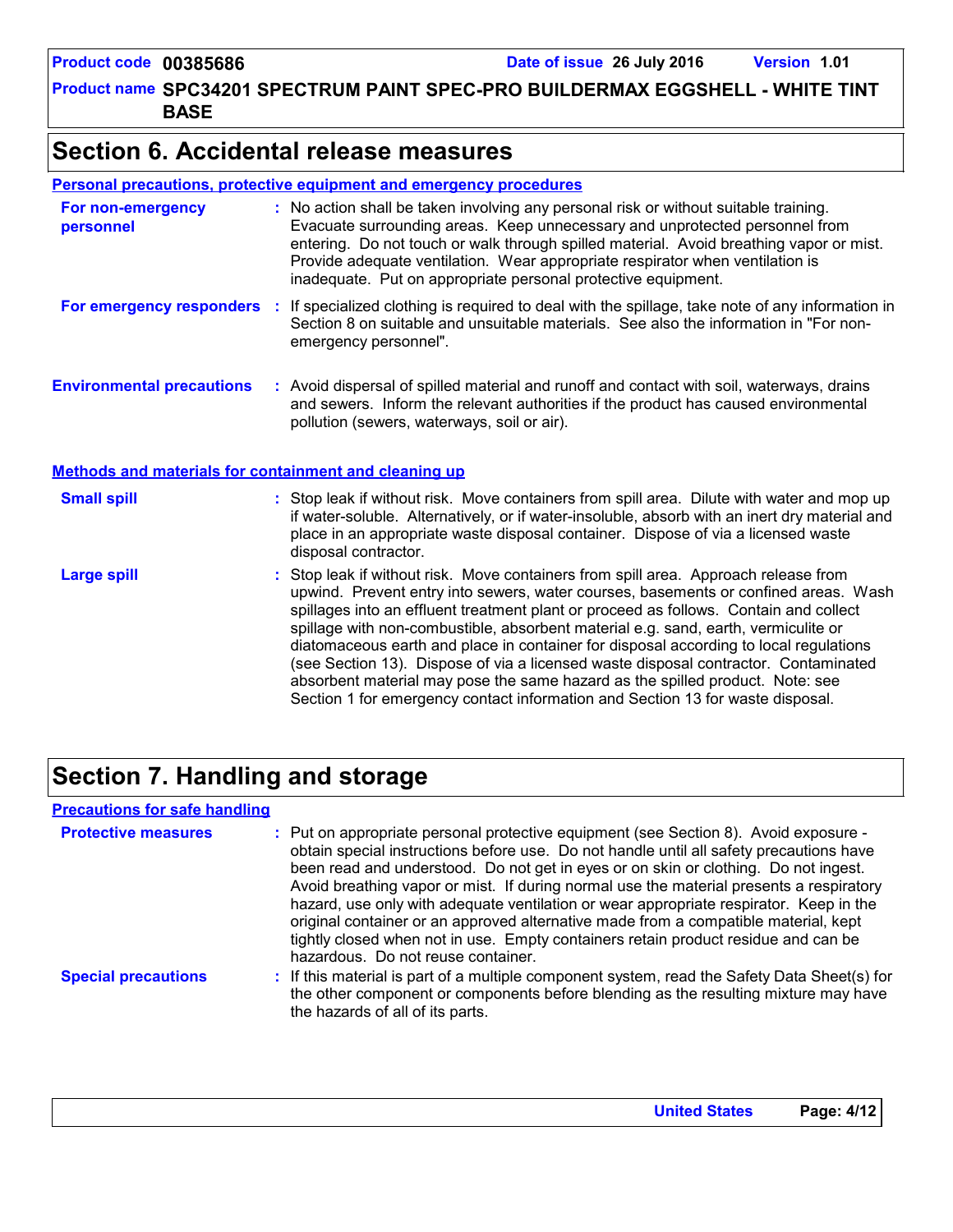**Product name SPC34201 SPECTRUM PAINT SPEC-PRO BUILDERMAX EGGSHELL - WHITE TINT BASE**

### **Section 7. Handling and storage**

| <b>Advice on general</b><br>occupational hygiene                                 | : Eating, drinking and smoking should be prohibited in areas where this material is<br>handled, stored and processed. Workers should wash hands and face before eating,<br>drinking and smoking. Remove contaminated clothing and protective equipment before<br>entering eating areas. See also Section 8 for additional information on hygiene<br>measures.                                                                                                                                                                                                                                         |
|----------------------------------------------------------------------------------|-------------------------------------------------------------------------------------------------------------------------------------------------------------------------------------------------------------------------------------------------------------------------------------------------------------------------------------------------------------------------------------------------------------------------------------------------------------------------------------------------------------------------------------------------------------------------------------------------------|
| <b>Conditions for safe storage,</b><br>including any<br><b>incompatibilities</b> | Do not store below the following temperature: $5^{\circ}$ C (41 <sup>o</sup> F). Store in accordance with<br>÷.<br>local regulations. Store in original container protected from direct sunlight in a dry, cool<br>and well-ventilated area, away from incompatible materials (see Section 10) and food<br>and drink. Keep container tightly closed and sealed until ready for use. Containers that<br>have been opened must be carefully resealed and kept upright to prevent leakage. Do<br>not store in unlabeled containers. Use appropriate containment to avoid environmental<br>contamination. |

### **Section 8. Exposure controls/personal protection**

#### **Control parameters**

#### **Occupational exposure limits**

| <b>Ingredient name</b> | <b>Exposure limits</b>                                                                                                                                               |  |
|------------------------|----------------------------------------------------------------------------------------------------------------------------------------------------------------------|--|
| I titanium dioxide     | OSHA PEL (United States, 2/2013).<br>TWA: 15 mg/m <sup>3</sup> 8 hours. Form: Total dust<br>ACGIH TLV (United States, 3/2015).<br>TWA: 10 mg/m <sup>3</sup> 8 hours. |  |
| Key to abbreviations   |                                                                                                                                                                      |  |

|              | <b>Ney to appreviations</b>                                                                                                                                                                                                     |            |                                    |
|--------------|---------------------------------------------------------------------------------------------------------------------------------------------------------------------------------------------------------------------------------|------------|------------------------------------|
| A            | = Acceptable Maximum Peak                                                                                                                                                                                                       | S          | = Potential skin absorption        |
| <b>ACGIH</b> | = American Conference of Governmental Industrial Hygienists.                                                                                                                                                                    | SR.        | = Respiratory sensitization        |
| C            | $=$ Ceiling Limit                                                                                                                                                                                                               | SS         | $=$ Skin sensitization             |
|              | $=$ Fume                                                                                                                                                                                                                        | STEL       | = Short term Exposure limit values |
| <b>IPEL</b>  | = Internal Permissible Exposure Limit                                                                                                                                                                                           | TD         | $=$ Total dust                     |
| <b>OSHA</b>  | = Occupational Safety and Health Administration.                                                                                                                                                                                | <b>TLV</b> | = Threshold Limit Value            |
| R            | $=$ Respirable                                                                                                                                                                                                                  | TWA        | = Time Weighted Average            |
|              | = OSHA 29 CFR 1910.1200 Subpart Z - Toxic and Hazardous Substances                                                                                                                                                              |            |                                    |
|              | $\sim$ . The contract of the contract of the contract of the contract of the contract of the contract of the contract of the contract of the contract of the contract of the contract of the contract of the contract of the co |            |                                    |

#### **Consult local authorities for acceptable exposure limits.**

| <b>Recommended monitoring</b><br>procedures       | If this product contains ingredients with exposure limits, personal, workplace<br>atmosphere or biological monitoring may be required to determine the effectiveness of<br>the ventilation or other control measures and/or the necessity to use respiratory<br>protective equipment. Reference should be made to appropriate monitoring standards.<br>Reference to national guidance documents for methods for the determination of<br>hazardous substances will also be required. |
|---------------------------------------------------|-------------------------------------------------------------------------------------------------------------------------------------------------------------------------------------------------------------------------------------------------------------------------------------------------------------------------------------------------------------------------------------------------------------------------------------------------------------------------------------|
| <b>Appropriate engineering</b><br><b>controls</b> | : If user operations generate dust, fumes, gas, vapor or mist, use process enclosures,<br>local exhaust ventilation or other engineering controls to keep worker exposure to<br>airborne contaminants below any recommended or statutory limits.                                                                                                                                                                                                                                    |
| <b>Environmental exposure</b><br><b>controls</b>  | Emissions from ventilation or work process equipment should be checked to ensure<br>they comply with the requirements of environmental protection legislation. In some<br>cases, fume scrubbers, filters or engineering modifications to the process equipment<br>will be necessary to reduce emissions to acceptable levels.                                                                                                                                                       |

#### **Individual protection measures**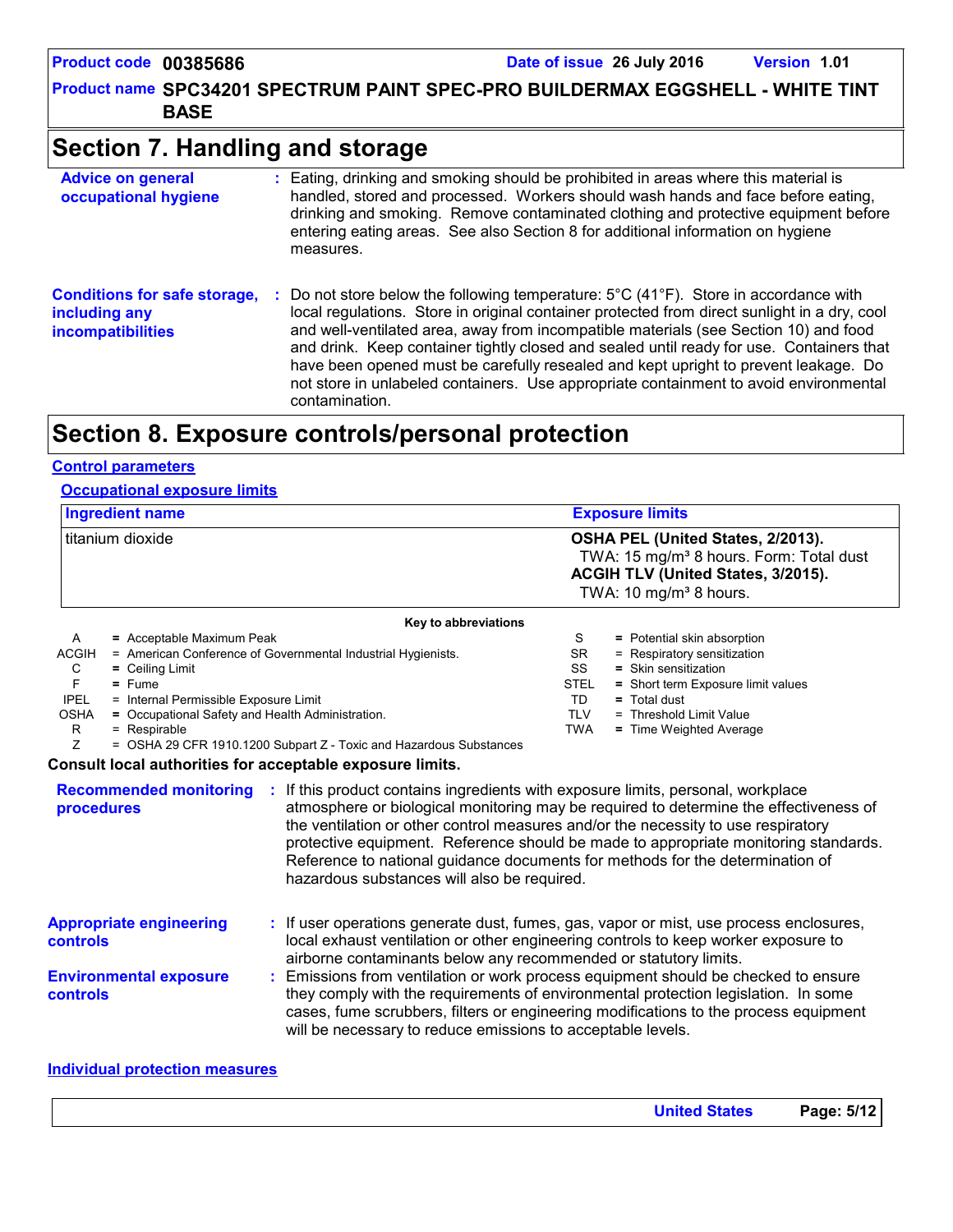**Product name SPC34201 SPECTRUM PAINT SPEC-PRO BUILDERMAX EGGSHELL - WHITE TINT BASE**

### **Section 8. Exposure controls/personal protection**

| <b>Hygiene measures</b>                              | : Wash hands, forearms and face thoroughly after handling chemical products, before<br>eating, smoking and using the lavatory and at the end of the working period.<br>Appropriate techniques should be used to remove potentially contaminated clothing.<br>Wash contaminated clothing before reusing. Ensure that eyewash stations and safety<br>showers are close to the workstation location.                                                                                                                                                                                                                      |
|------------------------------------------------------|------------------------------------------------------------------------------------------------------------------------------------------------------------------------------------------------------------------------------------------------------------------------------------------------------------------------------------------------------------------------------------------------------------------------------------------------------------------------------------------------------------------------------------------------------------------------------------------------------------------------|
| <b>Eye/face protection</b><br><b>Skin protection</b> | : Safety glasses with side shields.                                                                                                                                                                                                                                                                                                                                                                                                                                                                                                                                                                                    |
| <b>Hand protection</b>                               | : Chemical-resistant, impervious gloves complying with an approved standard should be<br>worn at all times when handling chemical products if a risk assessment indicates this is<br>necessary. Considering the parameters specified by the glove manufacturer, check<br>during use that the gloves are still retaining their protective properties. It should be<br>noted that the time to breakthrough for any glove material may be different for different<br>glove manufacturers. In the case of mixtures, consisting of several substances, the<br>protection time of the gloves cannot be accurately estimated. |
| <b>Body protection</b>                               | : Personal protective equipment for the body should be selected based on the task being<br>performed and the risks involved and should be approved by a specialist before<br>handling this product.                                                                                                                                                                                                                                                                                                                                                                                                                    |
| <b>Other skin protection</b>                         | : Appropriate footwear and any additional skin protection measures should be selected<br>based on the task being performed and the risks involved and should be approved by a<br>specialist before handling this product.                                                                                                                                                                                                                                                                                                                                                                                              |
| <b>Respiratory protection</b>                        | : Respirator selection must be based on known or anticipated exposure levels, the<br>hazards of the product and the safe working limits of the selected respirator. If workers<br>are exposed to concentrations above the exposure limit, they must use appropriate,<br>certified respirators. Use a properly fitted, air-purifying or air-fed respirator complying<br>with an approved standard if a risk assessment indicates this is necessary.                                                                                                                                                                     |

## **Section 9. Physical and chemical properties**

| <b>Appearance</b>                               |                                                                       |
|-------------------------------------------------|-----------------------------------------------------------------------|
| <b>Physical state</b>                           | $:$ Liquid.                                                           |
| <b>Color</b>                                    | $:$ Not available.                                                    |
| <b>Odor</b>                                     | : Characteristic.                                                     |
| <b>Odor threshold</b>                           | $:$ Not available.                                                    |
| pH                                              | : Not available.                                                      |
| <b>Melting point</b>                            | $:$ Not available.                                                    |
| <b>Boiling point</b>                            | : $>37.78^{\circ}$ C ( $>100^{\circ}$ F)                              |
| <b>Flash point</b>                              | : Closed cup: 113.33°C (236°F) [Product does not sustain combustion.] |
| <b>Auto-ignition temperature</b>                | $:$ Not available.                                                    |
| <b>Decomposition temperature</b>                | : Not available.                                                      |
| <b>Flammability (solid, gas)</b>                | : Not available.                                                      |
| Lower and upper explosive<br>(flammable) limits | : Upper: $0\%$                                                        |
| <b>Evaporation rate</b>                         | $:$ Not available.                                                    |
| <b>Vapor pressure</b>                           | : Not available.                                                      |
| <b>Vapor density</b>                            | : Not available.                                                      |
| <b>Relative density</b>                         | : 1.25                                                                |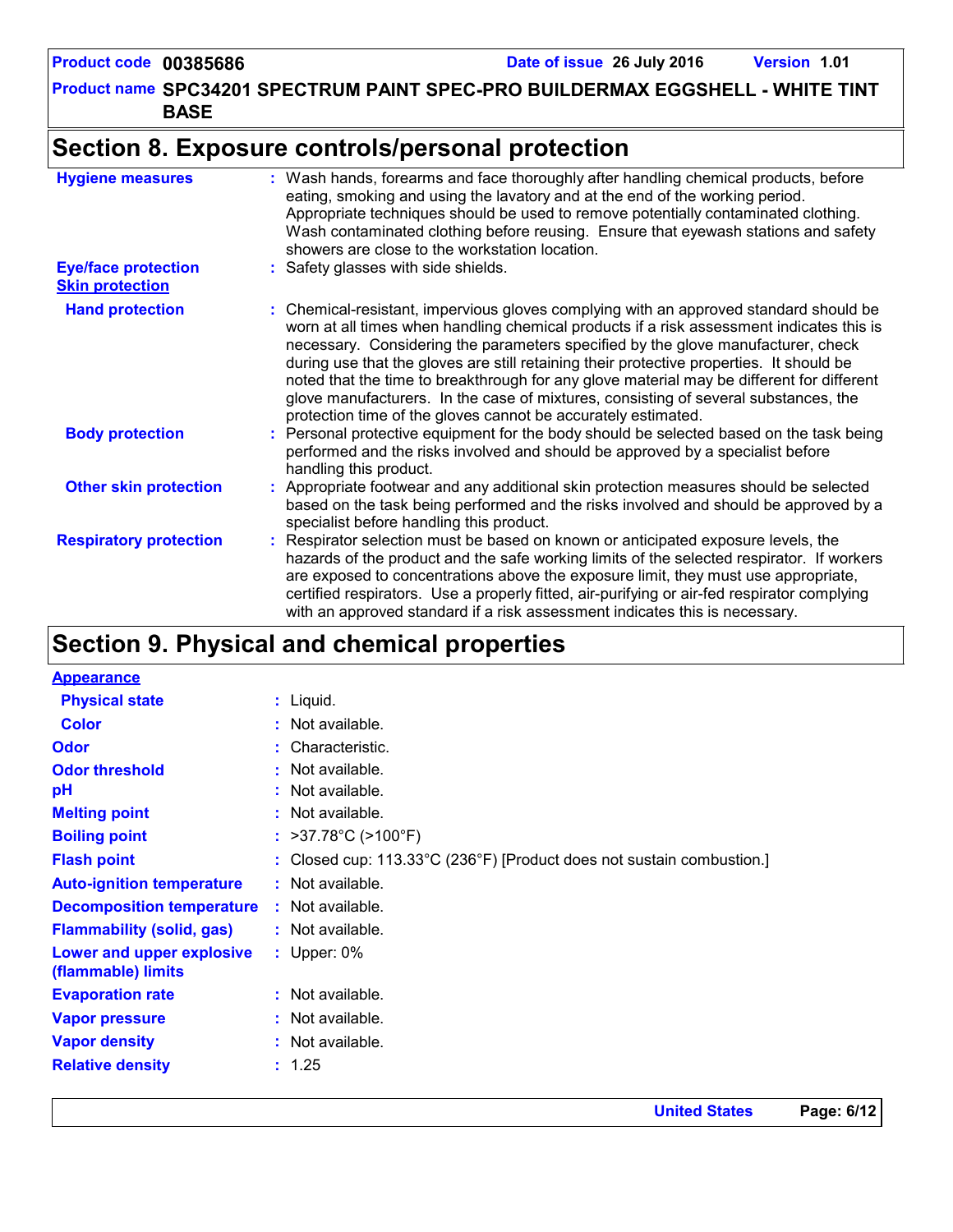**Product name SPC34201 SPECTRUM PAINT SPEC-PRO BUILDERMAX EGGSHELL - WHITE TINT BASE**

## **Section 9. Physical and chemical properties**

| Density (lbs / gal)                               | : 10.43                                                        |
|---------------------------------------------------|----------------------------------------------------------------|
| <b>Solubility</b>                                 | : Soluble in the following materials: cold water.              |
| <b>Partition coefficient: n-</b><br>octanol/water | Not available.                                                 |
| <b>Viscosity</b>                                  | : Kinematic (40°C (104°F)): >0.21 cm <sup>2</sup> /s (>21 cSt) |
| <b>Volatility</b>                                 | : 69% ( $v/v$ ), 54.903% ( $w/w$ )                             |
| % Solid. (w/w)                                    | 45.097                                                         |

### **Section 10. Stability and reactivity**

| <b>Reactivity</b>                                   | : No specific test data related to reactivity available for this product or its ingredients.                                                  |
|-----------------------------------------------------|-----------------------------------------------------------------------------------------------------------------------------------------------|
| <b>Chemical stability</b>                           | : The product is stable.                                                                                                                      |
| <b>Possibility of hazardous</b><br><b>reactions</b> | : Under normal conditions of storage and use, hazardous reactions will not occur.                                                             |
| <b>Conditions to avoid</b>                          | : When exposed to high temperatures may produce hazardous decomposition products.<br>Refer to protective measures listed in sections 7 and 8. |
| <b>Incompatible materials</b>                       | : Keep away from the following materials to prevent strong exothermic reactions:<br>oxidizing agents, strong alkalis, strong acids.           |
| <b>Hazardous decomposition</b><br>products          | : Decomposition products may include the following materials: carbon monoxide, carbon<br>dioxide, smoke, oxides of nitrogen.                  |

### **Section 11. Toxicological information**

#### **Information on toxicological effects**

| <b>Acute toxicity</b> |  |  |  |
|-----------------------|--|--|--|
|-----------------------|--|--|--|

| <b>Product/ingredient name</b>                           | <b>Result</b>                                                                                                      | <b>Species</b>    | <b>Dose</b> | <b>Exposure</b> |
|----------------------------------------------------------|--------------------------------------------------------------------------------------------------------------------|-------------------|-------------|-----------------|
| I titanium dioxide                                       | LD50 Oral                                                                                                          | Rat<br>$>11$ g/kg |             |                 |
| <b>Conclusion/Summary</b><br><b>Irritation/Corrosion</b> | $\therefore$ There are no data available on the mixture itself.                                                    |                   |             |                 |
| <b>Conclusion/Summary</b>                                |                                                                                                                    |                   |             |                 |
| <b>Skin</b><br><b>Eyes</b>                               | $\pm$ There are no data available on the mixture itself.<br>$:$ There are no data available on the mixture itself. |                   |             |                 |
| <b>Respiratory</b><br><b>Sensitization</b>               | $\therefore$ There are no data available on the mixture itself.                                                    |                   |             |                 |
| <b>Conclusion/Summary</b><br><b>Skin</b>                 | $\therefore$ There are no data available on the mixture itself.                                                    |                   |             |                 |
| <b>Respiratory</b>                                       | $\therefore$ There are no data available on the mixture itself.                                                    |                   |             |                 |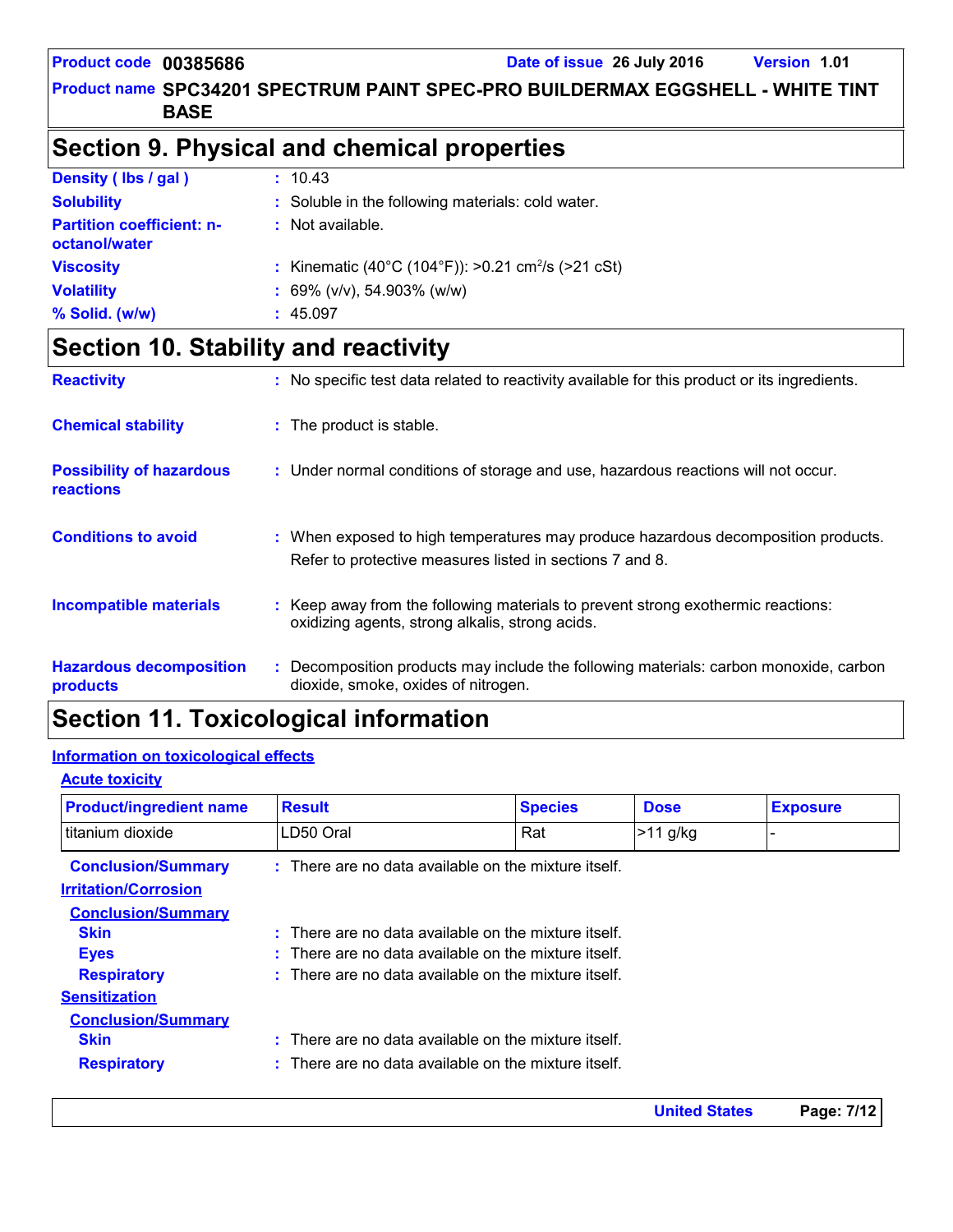**Product name SPC34201 SPECTRUM PAINT SPEC-PRO BUILDERMAX EGGSHELL - WHITE TINT BASE**

### **Section 11. Toxicological information**

#### **Mutagenicity**

**Conclusion/Summary :** There are no data available on the mixture itself.

#### **Carcinogenicity**

**Conclusion/Summary :**

There are no data available on the mixture itself.

#### **Classification**

| <b>Product/ingredient name OSHA</b> | <b>IARC</b> | <b>NTP</b> |
|-------------------------------------|-------------|------------|
| titanium dioxide                    | 2Β          |            |

**Carcinogen Classification code:**

**IARC: 1, 2A, 2B, 3, 4 NTP: Known to be a human carcinogen; Reasonably anticipated to be a human carcinogen OSHA: + Not listed/not regulated: -**

#### **Reproductive toxicity**

**Conclusion/Summary :** There are no data available on the mixture itself.

#### **Teratogenicity**

**Conclusion/Summary :** There are no data available on the mixture itself.

**Specific target organ toxicity (single exposure)**

Not available.

#### **Specific target organ toxicity (repeated exposure)**

Not available.

**Target organs :** Contains material which causes damage to the following organs: eyes. Contains material which may cause damage to the following organs: lungs, upper respiratory tract, skin, stomach.

#### **Aspiration hazard**

Not available.

#### **Information on the likely routes of exposure**

| <b>Potential acute health effects</b> |                                                                                          |
|---------------------------------------|------------------------------------------------------------------------------------------|
| <b>Eye contact</b>                    | : No known significant effects or critical hazards.                                      |
| <b>Inhalation</b>                     | : No known significant effects or critical hazards.                                      |
| <b>Skin contact</b>                   | : No known significant effects or critical hazards.                                      |
| <b>Ingestion</b>                      | : No known significant effects or critical hazards.                                      |
| <b>Over-exposure signs/symptoms</b>   |                                                                                          |
| <b>Eye contact</b>                    | : No specific data.                                                                      |
| <b>Inhalation</b>                     | : No specific data.                                                                      |
| <b>Skin contact</b>                   | : No specific data.                                                                      |
| <b>Ingestion</b>                      | : No specific data.                                                                      |
|                                       | Delayed and immediate effects and also chronic effects from short and long term exposure |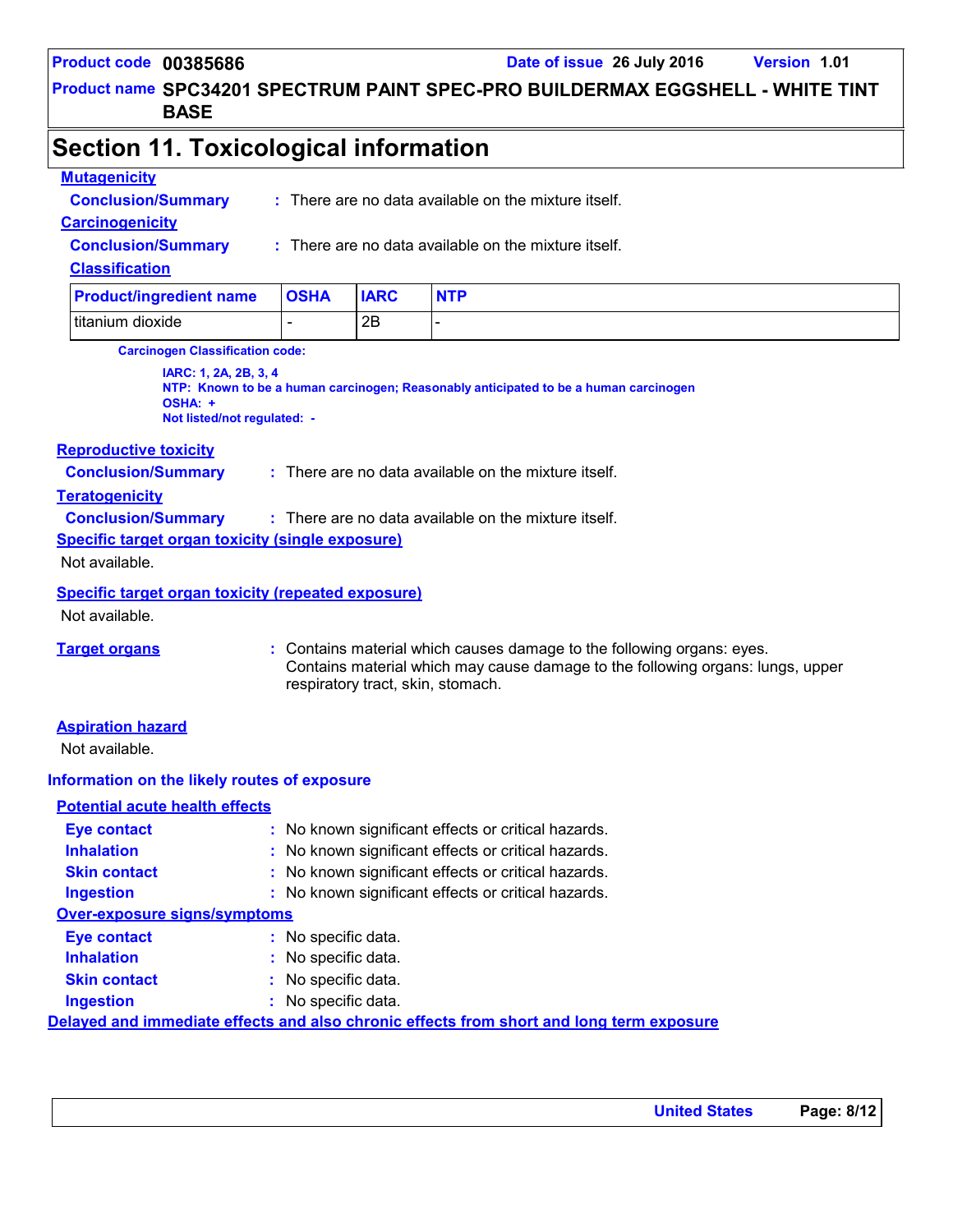**Product name SPC34201 SPECTRUM PAINT SPEC-PRO BUILDERMAX EGGSHELL - WHITE TINT BASE**

### **Section 11. Toxicological information**

| <b>Conclusion/Summary</b>                    | inhalation and dermal routes of exposure and eye contact.                                   | : There are no data available on the mixture itself. If splashed in the eyes, the liquid may<br>cause irritation and reversible damage. Ingestion may cause nausea, diarrhea and<br>vomiting. This takes into account, where known, delayed and immediate effects and<br>also chronic effects of components from short-term and long-term exposure by oral, |
|----------------------------------------------|---------------------------------------------------------------------------------------------|-------------------------------------------------------------------------------------------------------------------------------------------------------------------------------------------------------------------------------------------------------------------------------------------------------------------------------------------------------------|
| <b>Short term exposure</b>                   |                                                                                             |                                                                                                                                                                                                                                                                                                                                                             |
| <b>Potential immediate</b><br><b>effects</b> | $:$ There are no data available on the mixture itself.                                      |                                                                                                                                                                                                                                                                                                                                                             |
| <b>Potential delayed effects</b>             | $\therefore$ There are no data available on the mixture itself.                             |                                                                                                                                                                                                                                                                                                                                                             |
| <b>Long term exposure</b>                    |                                                                                             |                                                                                                                                                                                                                                                                                                                                                             |
| <b>Potential immediate</b><br>effects        | $:$ There are no data available on the mixture itself.                                      |                                                                                                                                                                                                                                                                                                                                                             |
|                                              | <b>Potential delayed effects</b> : There are no data available on the mixture itself.       |                                                                                                                                                                                                                                                                                                                                                             |
| <b>Potential chronic health effects</b>      |                                                                                             |                                                                                                                                                                                                                                                                                                                                                             |
| <b>General</b>                               | : No known significant effects or critical hazards.                                         |                                                                                                                                                                                                                                                                                                                                                             |
| <b>Carcinogenicity</b>                       | : Suspected of causing cancer. Risk of cancer depends on duration and level of<br>exposure. |                                                                                                                                                                                                                                                                                                                                                             |
| <b>Mutagenicity</b>                          | : No known significant effects or critical hazards.                                         |                                                                                                                                                                                                                                                                                                                                                             |
| <b>Teratogenicity</b>                        | : No known significant effects or critical hazards.                                         |                                                                                                                                                                                                                                                                                                                                                             |
| <b>Developmental effects</b>                 | : No known significant effects or critical hazards.                                         |                                                                                                                                                                                                                                                                                                                                                             |
| <b>Fertility effects</b>                     | : No known significant effects or critical hazards.                                         |                                                                                                                                                                                                                                                                                                                                                             |
| <b>Numerical measures of toxicity</b>        |                                                                                             |                                                                                                                                                                                                                                                                                                                                                             |
| <b>Acute toxicity estimates</b>              |                                                                                             |                                                                                                                                                                                                                                                                                                                                                             |
| <b>Route</b>                                 |                                                                                             | <b>ATE value</b>                                                                                                                                                                                                                                                                                                                                            |
| Oral                                         |                                                                                             | 157222.8 mg/kg                                                                                                                                                                                                                                                                                                                                              |
|                                              |                                                                                             |                                                                                                                                                                                                                                                                                                                                                             |

### **Section 12. Ecological information**

#### **Toxicity**

| <b>Product/ingredient name</b> | <b>Result</b>                    | <b>Species</b>          | <b>Exposure</b> |
|--------------------------------|----------------------------------|-------------------------|-----------------|
| titanium dioxide               | Acute LC50 >100 mg/l Fresh water | Daphnia - Daphnia magna | 48 hours        |

#### **Persistence and degradability**

Not available.

#### **Bioaccumulative potential**

Not available.

#### **Mobility in soil**

**Soil/water partition coefficient (KOC)**

**:** Not available.

**United States Page: 9/12**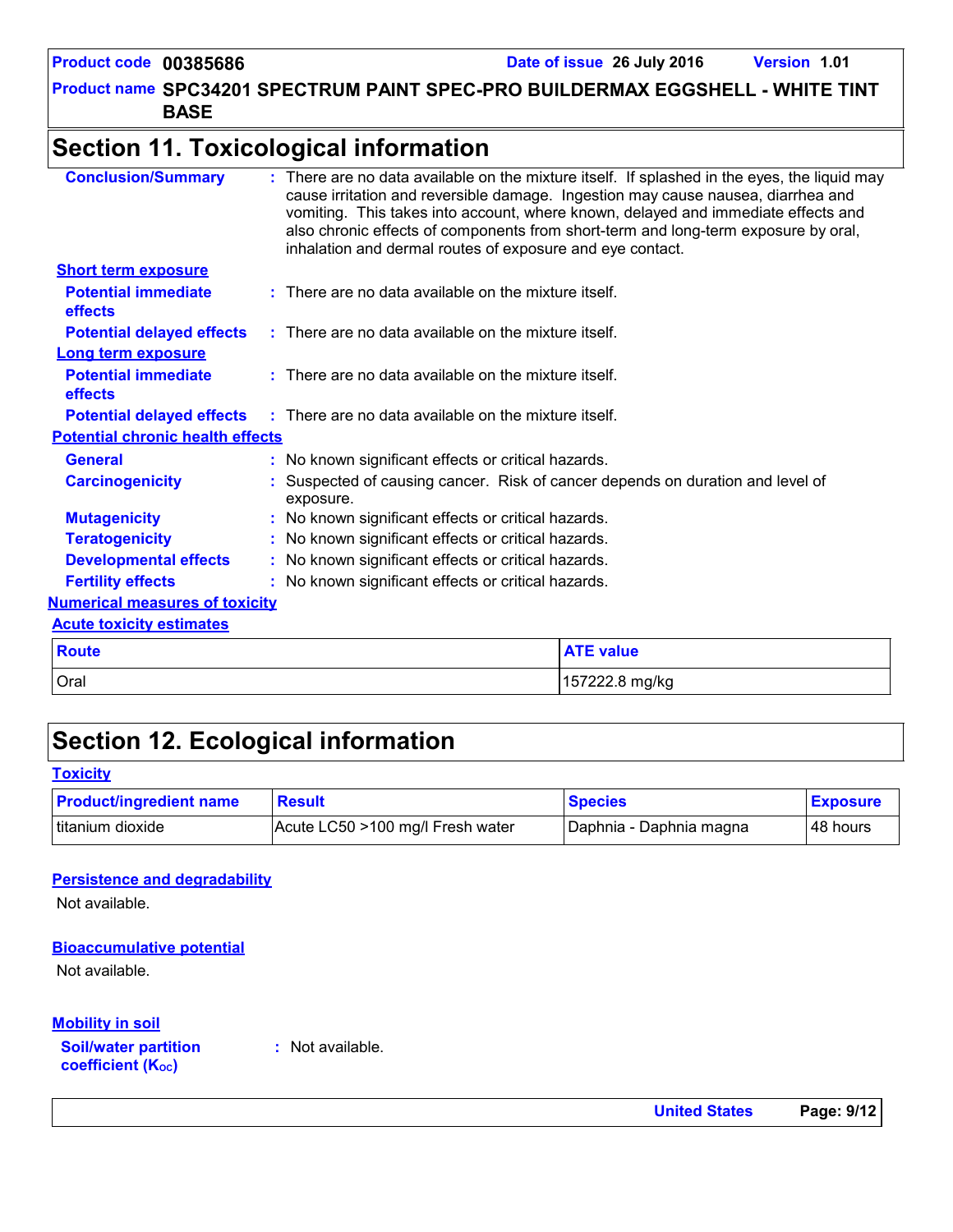**Product name SPC34201 SPECTRUM PAINT SPEC-PRO BUILDERMAX EGGSHELL - WHITE TINT BASE**

### **Section 12. Ecological information**

### **Section 13. Disposal considerations**

The generation of waste should be avoided or minimized wherever possible. Disposal of this product, solutions and any by-products should at all times comply with the requirements of environmental protection and waste disposal legislation and any regional local authority requirements. Dispose of surplus and non-recyclable products via a licensed waste disposal contractor. Waste should not be disposed of untreated to the sewer unless fully compliant with the requirements of all authorities with jurisdiction. Waste packaging should be recycled. Incineration or landfill should only be considered when recycling is not feasible. This material and its container must be disposed of in a safe way. Care should be taken when handling emptied containers that have not been cleaned or rinsed out. Empty containers or liners may retain some product residues. Avoid dispersal of spilled material and runoff and contact with soil, waterways, drains and sewers. **Disposal methods :**

**Disposal should be in accordance with applicable regional, national and local laws and regulations. Refer to Section 7: HANDLING AND STORAGE and Section 8: EXPOSURE CONTROLS/PERSONAL PROTECTION for additional handling information and protection of employees. Section 6. Accidental release measures**

#### - - - - - - Not regulated. - - Not regulated. Not regulated. **DOT IMDG IATA UN number UN proper shipping name Transport hazard class (es) Packing group Environmental hazards** No. No. No. No. No. No. No. **Marine pollutant substances** Not applicable.  $\vert$  Not applicable.  $\vert$  Not applicable.  $\vert$  Not applicable.

### **14. Transport information**

#### **Additional information**

- None identified. **:** None identified. **: DOT IMDG**
- **IATA :** None identified.

**Special precautions for user Transport within user's premises:** always transport in closed containers that are **:** upright and secure. Ensure that persons transporting the product know what to do in the event of an accident or spillage.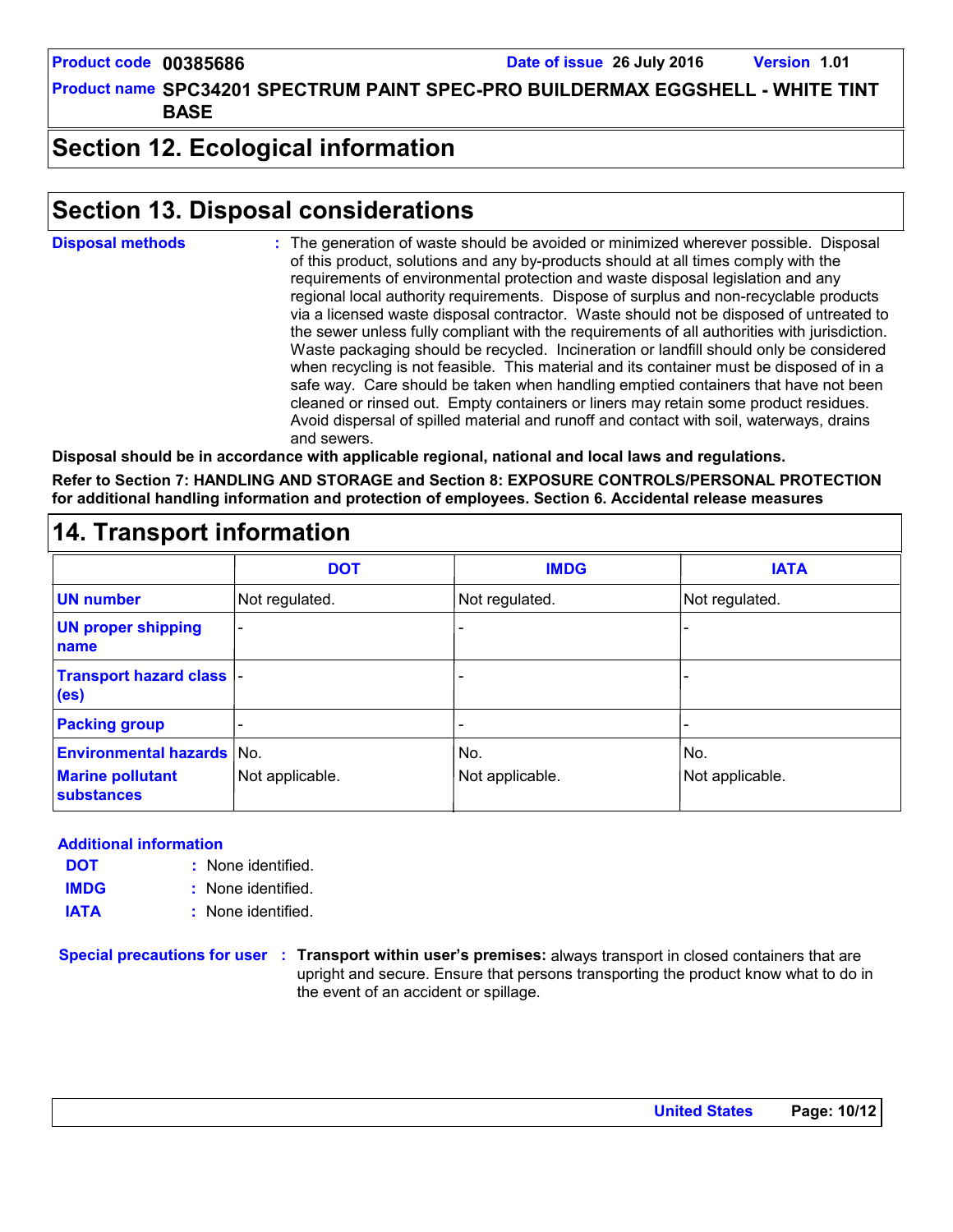**Product name SPC34201 SPECTRUM PAINT SPEC-PRO BUILDERMAX EGGSHELL - WHITE TINT BASE**

### **Section 15. Regulatory information**

#### **United States**

**United States inventory (TSCA 8b) :** All components are listed or exempted.

#### **SARA 302/304**

**SARA 304 RQ :** Not applicable.

**Composition/information on ingredients**

No products were found.

#### **SARA 311/312**

**Classification :** Delayed (chronic) health hazard

**Composition/information on ingredients**

| <b>Name</b>      | <b>Fire</b> | <b>Sudden</b><br>hazard release of<br><b>pressure</b> | <b>Reactive</b> | Immediate<br>(acute)<br>health<br>hazard | <b>Delaved</b><br>(chronic)<br>health<br>hazard |
|------------------|-------------|-------------------------------------------------------|-----------------|------------------------------------------|-------------------------------------------------|
| titanium dioxide | No.         | No.                                                   | No.             | No.                                      | Yes.                                            |

**Additional environmental information is contained on the Environmental Data Sheet for this product, which can be obtained from your PPG representative.**

### **Section 16. Other information**

**Hazardous Material Information System (U.S.A.)**

**Health** : 3 \* **Flammability** : 1 **Physical hazards** : 0 0

( \* ) - Chronic effects

**Caution: HMIS® ratings are based on a 0-4 rating scale, with 0 representing minimal hazards or risks, and 4 representing significant hazards or risks Although HMIS® ratings are not required on MSDSs under 29 CFR 1910.1200, the preparer may choose to provide them. HMIS® ratings are to be used with a fully implemented HMIS® program. HMIS® is a registered mark of the National Paint & Coatings Association (NPCA). HMIS® materials may be purchased exclusively from J. J. Keller (800) 327-6868.**

**The customer is responsible for determining the PPE code for this material.**

| <b>National Fire Protection Association (U.S.A.)</b> |                                                                                                                                                                                                                                                                                                                                                                                                                                                                                                                                                          |
|------------------------------------------------------|----------------------------------------------------------------------------------------------------------------------------------------------------------------------------------------------------------------------------------------------------------------------------------------------------------------------------------------------------------------------------------------------------------------------------------------------------------------------------------------------------------------------------------------------------------|
| Health : 3                                           | <b>Flammability : 1</b><br><b>Instability</b> : 0                                                                                                                                                                                                                                                                                                                                                                                                                                                                                                        |
| Date of previous issue                               | : 7/25/2016                                                                                                                                                                                                                                                                                                                                                                                                                                                                                                                                              |
| <b>Organization that prepared</b><br>the MSDS        | : EHS                                                                                                                                                                                                                                                                                                                                                                                                                                                                                                                                                    |
| <b>Key to abbreviations</b>                          | $:$ ATE = Acute Toxicity Estimate<br>BCF = Bioconcentration Factor<br>GHS = Globally Harmonized System of Classification and Labelling of Chemicals<br>IATA = International Air Transport Association<br>IBC = Intermediate Bulk Container<br><b>IMDG = International Maritime Dangerous Goods</b><br>LogPow = logarithm of the octanol/water partition coefficient<br>MARPOL = International Convention for the Prevention of Pollution From Ships, 1973<br>as modified by the Protocol of 1978. ("Marpol" = marine pollution)<br>$UN = United Nations$ |

#### **Indicates information that has changed from previously issued version.**

**United States Page: 11/12**